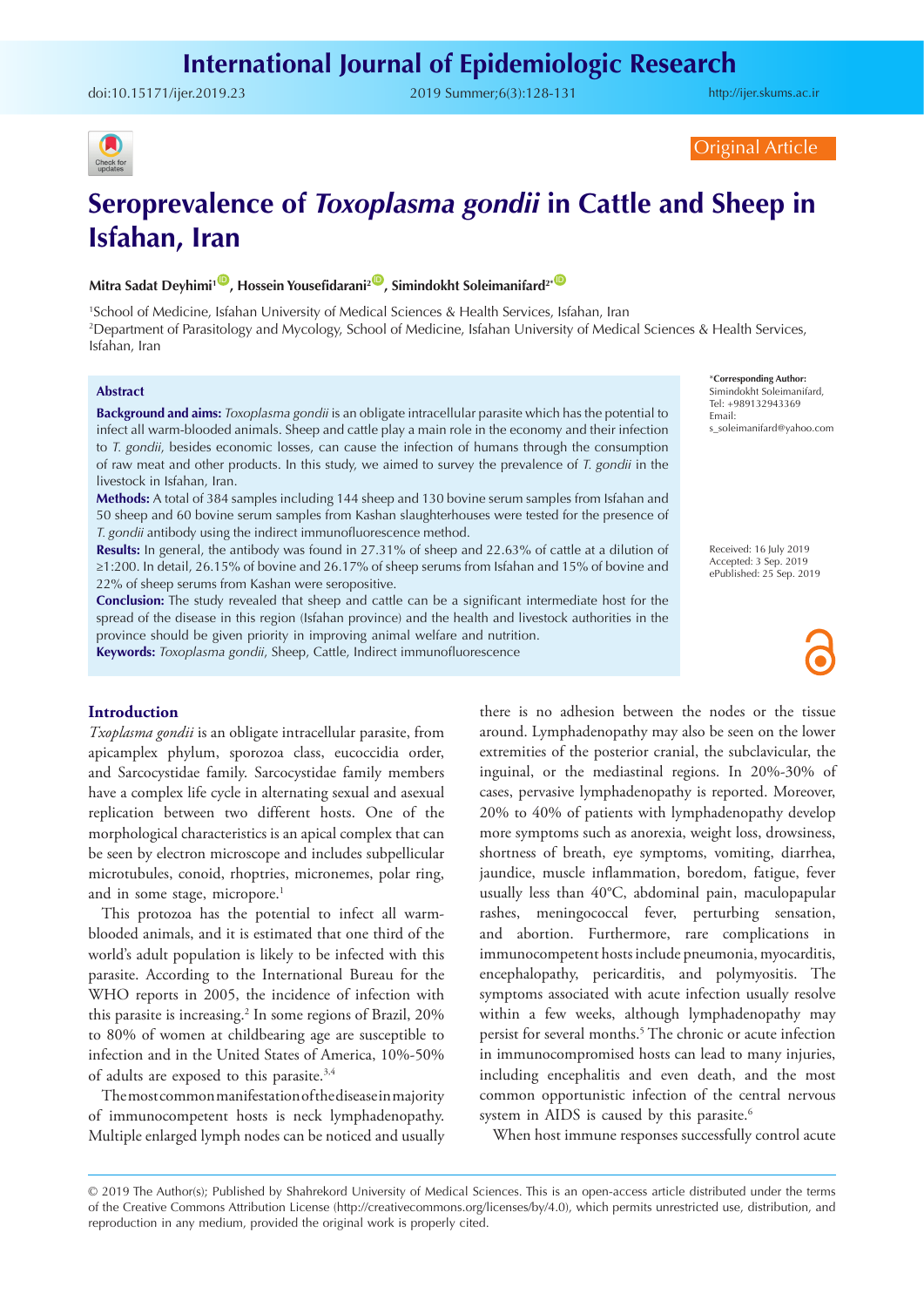infection, some tachyzoites become drowsy parasites called bradyzoites, and create cysts in some parts of the body, such as the muscles and the brain, leading to chronic toxoplasmosis. These cysts contain hundreds of bradyzoites that increase very slowly for many years in the body. If raw cysts are eaten by a carnivorous host, bradyzoites are released in the intestine and once again cause an acute infection.7 While bradyzoites are eaten by cat family members, both sexual and non-sexual replication cycles take place and as a result, oocysts are formed in the cat's intestine and then excreted with feces. The  $12 \times 10$  µm sized oocysts are sporulated, which can then infect all warm-blooded animals, including humans, birds, and grass mammals like cattle and sheep.<sup>1</sup>

Congenital toxoplasmosis occurs when the parasite is transmitted from the previously infected mother to the fetus through placenta, causing a severe and irreversible disease of central nervous system, epilepsy, development of motor disorders, calcification of the brain, blindness, corretinitis, strabismus, and sometimes death of the fetus.<sup>1</sup> The livestock are also infected by eating infectious oocysts in water or fodder.8 Toxoplasma infections in animals are similar to human diseases, and in many of them, in particular, in sheep, goats and pigs, cause abortion, imature childbirth, stillbirth and mummies, thereby damaging the livestock industry.9 With regard to these, the consumption of infected products such as meat in raw or semi-cooked form, uncooked eggs, or unpasteurized milk may cause toxoplasmosis in humans.10

Cows and sheep are among the most important livestock whose products including milk and meat have high level of consumption [\(http://faostat.fao.org](http://faostat.fao.org), FAO statistical year book 2013).

*Toxoplasma gondi* is a wide spread protozoan which affects both animals and humans. So far, there have been several reports on the prevalence of toxoplasmosis in different world regions. For example, its prevalence in the north of Italy at the farm level, 63.6% (7/11) of farms housing sows and 6.7% (1/15) housing fattening pigs scored positive, with individual prevalences of 8.6% (13/151) in sows and 0.5% (1/219) in fattening pigs.<sup>11</sup> In the north of Portugal, 7.5% of 161 cattle, 33.6% of 119 sheep, 18.5% of 184 goats, and  $9.8\%$  of 254 pigs were seropositive,<sup>12</sup> while in Egypt the prevalence was 38.7% in sheep, 28.7% in goats, 23.6% in cattle, and 22.6% in donkeys.13 In Babol, Guilan province, north of Iran, the prevalence has been reported 31.2% in sheep.<sup>14</sup> Furthermore, the prevalence of the parasite has been reported 31% in Ardebil in the northwest and 35% in Mazandaran province in the north of Iran.15

Sheep has a high economic significance and plays an important role in the nutrition of the general public, so it can be considered as a source of infection for human if it is infected.

For better control of this disease, which may cause

a lot of damage to humans, especially the fetus of pregnant mothers as well as the livestock industry, it is essential to have epidemiological information about it in order that preventive actions could be taken based on this information. Therefore, the aim of this study was to determine the seroepidemiology of anti-*T. gondii*  antibodies in cattle and sheep in official slaughterhouses of Isfahan province in 2017.

## **Materials and Methods**

In this descriptive study, 384 blood samples were collected from Isfahan and Kashan slaughterhouses. Respective numbers of samples from Isfahan and Kashan were 144 and 50 for sheep and 130 and 60 for cattle. In this regard, 5 mL blood sample was directly collected from the cranial (jugular)vein using sterilized syringes and tubes for animals. The samples were then transferred to the lab and placed in a 37°C incubator for 30 minutes for serum separation. Subsequently, the serum was transferred to another sterilized tube and then centrifuged for 10 minutes to obtain a clear, free RBC. Each sample was then transferred individually to sterile microtubes (1.5 mL), and after numbering, was kept at -20°C until use.

Serum test was done in the Parasitology Department of Isfahan University of Medical Sciences using the indirect immunofluorescence (IFA) method according to the Waller and Anil method (1971).<sup>16</sup>

## *Toxoplasma gondii* Smears

A *T. gondii* suspension was prepared from *T. gondii*  infected Balb/c mice and then organisms were passaged in peritoneum of mice and harvested after three days and washed twice with PBS. To avoid the presence of mouse antibody as much as possible, young (8-10 week old)mice were used.

IFA specific slide wells were covered with suspension not more than 5 mm with 300-400 toxoplasma per high power field, and no formalin fixation was made since their antigens might have been damaged by formalin. Then smeares were air dried and stored at -20°C till being used.

#### Titration of Samples Sera

Serial dilution were made in saline, using the same pipette for adding diluent and reagent. Three or four drops of each serum dilution were applied to a separate toxoplasma smear. The slides were put in Pyrex Petri dishes along with moist cotton wool to prevent drying. This procedure was followed by incubation at 37°C for 30 minutes. Afterward, they were momentarily rinsed under a gentle stream of tap water and then washed for 15 minutes in saline-filled jars on a shaker. The saline was removed from around the smeares as far as possible.

Anti-sheep IgG (whole molecule)-FITC and Anti-Bovine IgG (whole molecule)–FITC conjugates were purchased from SIGMA-ALDRICH, Germany. One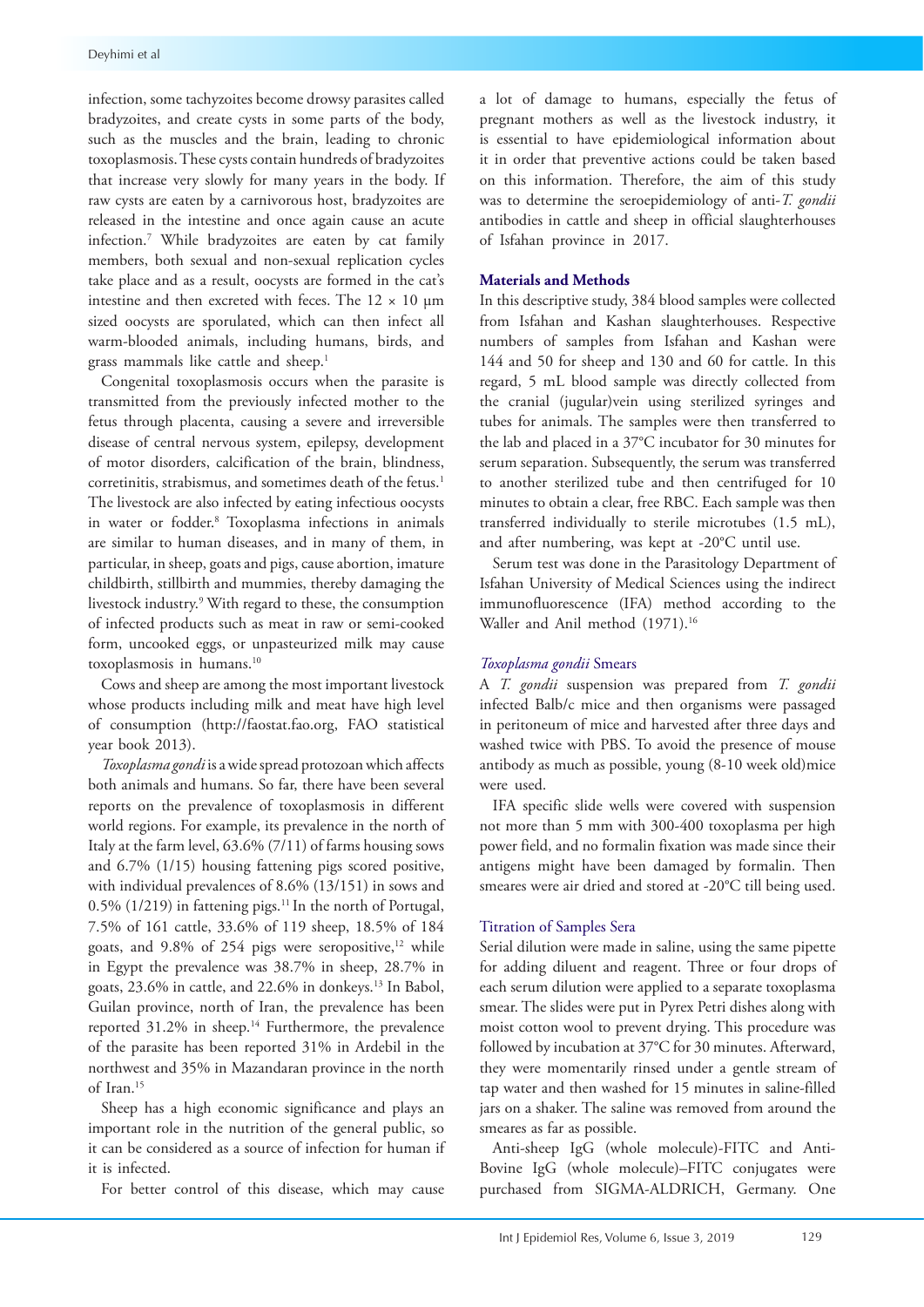large drop of diluted mentioned fluorescent conjugate was added and the smeares were incubated at 37°C for 30 minutes. After rinsing the smeares gently under the tap water and immediately washing by agitation in fresh saline for 30 minutes, they were completely, but gently, rinsed under tap water to remove the saline. Mounting and cover glasses were not necessary and after air drying the slides were ready for microscopy.

To confirm the procedure and determine the serum titres, the positive and negative sera of the control were used.

#### **Results**

In this study, a total of 190 cattle and 194 sheep serum samples were collected from the Isfahan and Kashan slaughterhouses.

In the tested sheep sera, 53 (27.32%)had positive antibody titer  $(1: \le 200)$  and 141 (72.68%) had negative grade (1:  $\geq$ 200), and in the bovine sera, 43 (22.63%)were positive for the presence of antibodies (1: ≤200)and 147 (77.37%)had a negative grade (1: ≥200). The results for each city are shown separately in Table 1.

#### **Discussion**

The current study aimed to investigate the presence of *T. gondii* in the livestock blood samples collected from the slaughterhouses of two regions, namely Isfahan and Kashan. In this respect, the results indicated that the prevalence of this parasite in serum samples collected from sheep in Isfahan and Kashan slaughterhouses was estimated to be 27.32%. This number agrees with the average prevalence in Iran and other world regions.17 The prevalence in cows was also 22.63%. Although this number is more than the average prevalence in many regions, it is less than the prevalence in sheep in most other areas of the country.

Cows and sheep breeding makes an important contribution to animal husbandry in providing meat and dairy products, and monitoring their health is also of utmost importance for reproduction purposes. In developed countries of Asia where population growth has been seen since last decade, yearly meat consumption has increased by 3% and dairy consumption has raised by 5%. In 2012, 416 thousand tonnes of meat (except fowl) was produced in Iran, from which 126 thousand tonnes was produced from sheep.<sup>17</sup> Accordingly, livestock health assessment and attention to animal health is needed.

Finding an anti-*T. gondii* antibody in livestock affirms that their infection can occur easily.18

Worldwide prevalence of *T. gondii* is reported from 3% in Pakistan to 95.5% in Turkey. The average prevalence is 31% across the world.17

Iran is a country in the Middle East with climatological diversity, and the different prevalence rates of this parasite have been reported in various areas. For example, the prevalence has been reported 28.2% in Golestan province

| <b>Sample Collection</b><br><b>Site</b> | Prevalence of T. gondii |              |
|-----------------------------------------|-------------------------|--------------|
|                                         | Cattle                  | <b>Sheep</b> |
| Isfahan                                 | 26.15% (34)             | 26.17(42)    |
| Kashan                                  | $15\%$ (9)              | $22\%$ (11)  |
| Total                                   | $22.63\%$ (43)          | 27.32% (53)  |

and 35% in Mazandaran province in the north of Iran.<sup>19</sup>

Other researches have also reported a prevalence of 3.3% in Kerman province in the southeast,<sup>20</sup> 31% in the sheep in Ardebil in the northwest,15 and 16.07% in the aborted fetuses of the sheep in Khorasan Razavi in the northeast of Iran.21 In Tehran, the prevalence of toxoplasma infection in the cat as the main host has been reported 63%.<sup>22</sup> It seems that the increase of infected cats may occur due to vertical transmission from the mother to the fetus. Statistically speaking, the prevalence of this parasite in warm and wet areas is more than that in warm and dry areas.<sup>22</sup>

Based on the results of studies conducted on the prevalence of infected livestock in Iran that have been published between 1977 to 2012, the average prevalence rates in sheep and goat are 31% and 27%, respectiely.17 There are also some reports on the infection in cows in Iran. According to these investigations, infection in cows was 0% in Mazanadaran in the north, 14.8% in Ahvaz in the southwest, 1.6% in Urmia, and 15.91% in Tabriz in the northwest of Iran.17,23-28

The prevalence of toxoplasmosis in the blood samples taken from the sheep in Isfahan and Chaharmahal and Bakhtiari provinces was determined to be 17.9 using the PCR method. Regarding the fact that the parasite is found in the acute phase of the disease in the blood, the chronic stages of the disease may have been ignored. In this regard, the discrepancy between the results of the present study and those of previous studies could be justified.<sup>26</sup>

According to serological assessments, IFA with 95% sensitivity and 96% specificity is the most sensitive and specific method in diagnosing *T. gondii* in comparison with ELISA (enzyme linked immunosorbent), DAT (direct agglutination test), IHA (indirect hemagglutination assay), and LAT (latex agglutination test).<sup>17</sup>

#### **Conclusion**

In conclusion, the results of this study indicated an almost large exposure of sheep and cows to *T. gondii* in Isfahan. Consequently, there is a higher risk for human infection by the consumption of semi-cooked meat of livestock and non-pasteurized dairy products. For the health of livestock, which ensures more people's health, as well as less economic losses, it is recommended that the health and livestock authorities in the province be given priority in improving animal welfare and nutrition.